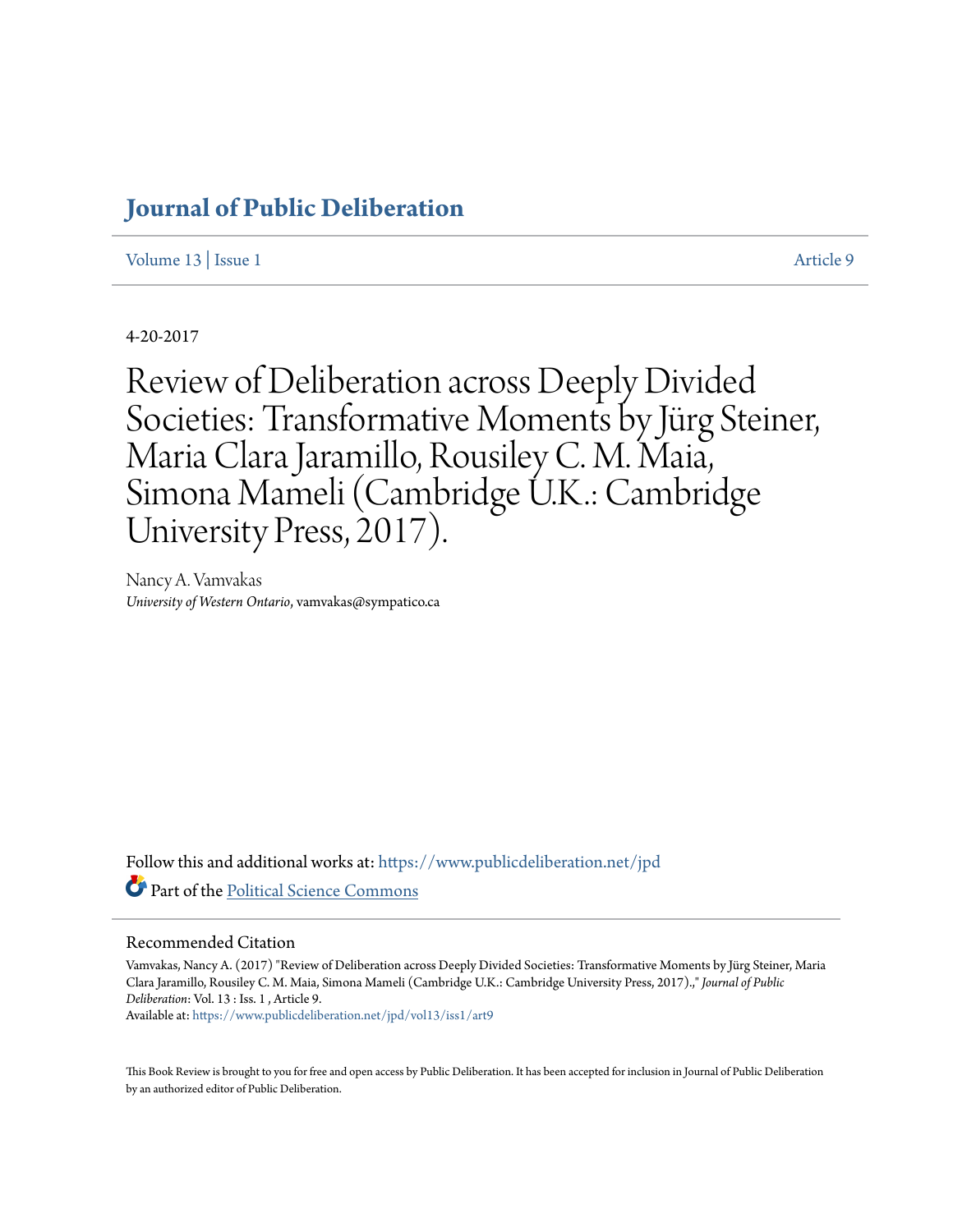Review of Deliberation across Deeply Divided Societies: Transformative Moments by Jürg Steiner, Maria Clara Jaramillo, Rousiley C. M. Maia, Simona Mameli (Cambridge U.K.: Cambridge University Press, 2017).

#### **Abstract**

Review of *Deliberation across Deeply Divided Societies: Transformative Moments.* by Jürg Steiner, Maria Clara Jaramillo, Rousiley C. M. Maia, Simona Mameli (Cambridge U.K.: Cambridge University Press, 2017).

## **Author Biography**

Dr. Nancy A. Vamvakas specializes in the politics of Greece and the European Union. She is currently analyzing and mapping the paths and junctures of deliberation and discourse leading to Greece's signing of the *Third Memorandum of Understanding.*

### **Keywords**

Discourse, Deliberative Democracy, Deliberative Transformative Moments, Deep Social Divisions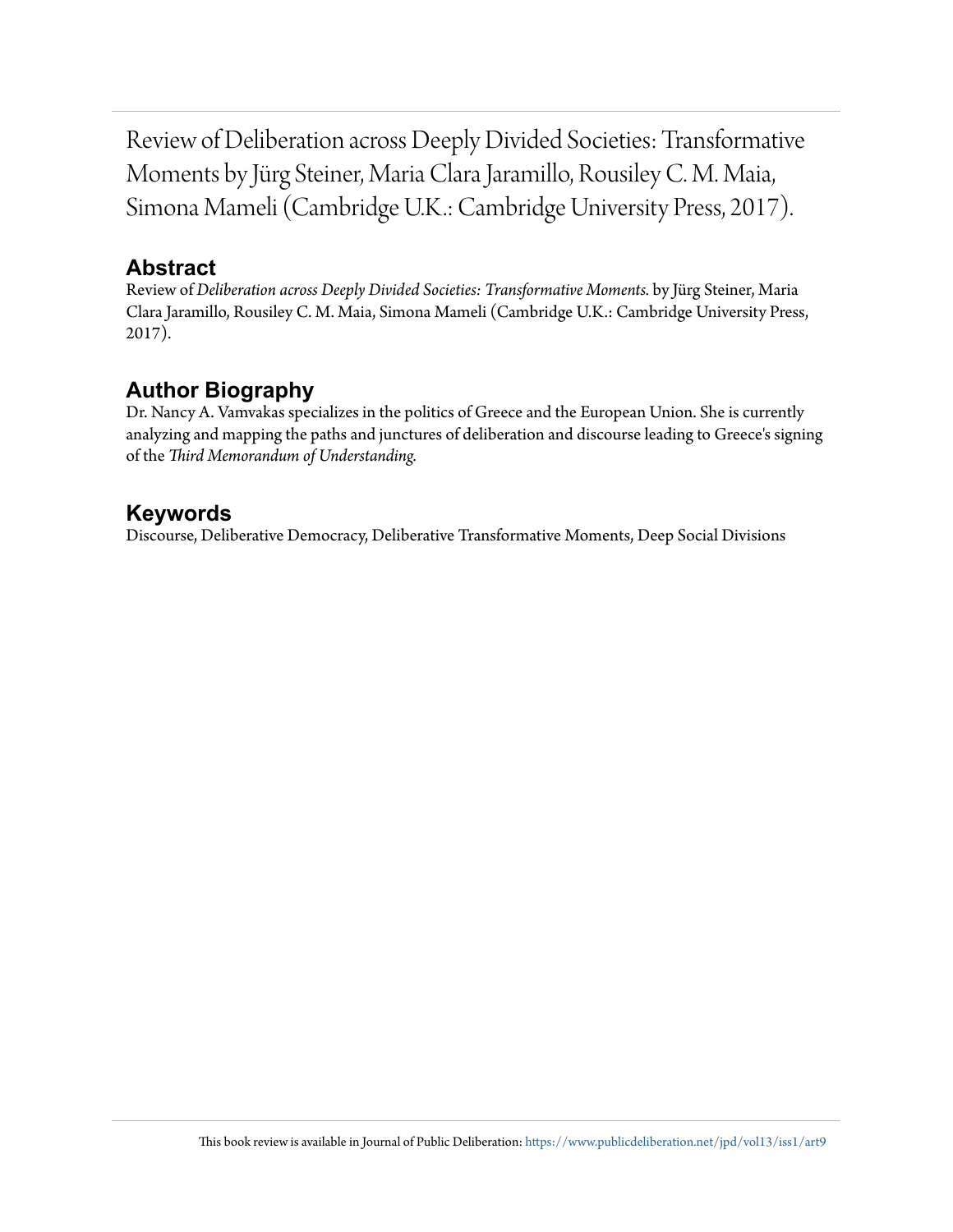Indeed, this book is the result of a very ambitious undertaking; Jürg Steiner *et. al.*  have compiled and analyzed group discussions among ex-guerrillas and exparamilitaries in Colombia, among Serbs and Bosniaks in Srebrenica in Bosnia and Herzegovina, and among poor community residents and police officers in Brazilian favelas.

The discussions were facilitated by passive moderators who posed a general question about peace, but did not intervene; facilitators did not ask further questions and did not ask participants to speak up. In the case of Colombia, the groups were asked: *what are your recommendations so that Colombia can have a future of peace, where people from the political left and the political right, guerrillas and paramilitaries, can live peacefully together?* (p. 24). The Bosnian groups were asked to *formulate recommendations for a better future in Bosnia-Herzegovina* (p. 31). Finally, in Brazil, discussants were given the following question: *How is it possible to create a culture of peace between poor community residents and the local police?* (p. 36).

Steiner *et. al.* advance the on-going debate between those deliberative theorists who stress a purely rational approach and those who adopt a softer focus which incorporates finer threads of emotions. The authors argue that "deliberation means that all participants can freely express their views; that arguments are well justified, which can also be done with well-chosen personal stories or humor; that the meaning of the common good is debated; that arguments of others are respected; and that the force of the better argument prevails, although deliberation does not necessarily have to lead to consensus" (p. 2). They are in agreement with deliberative theorists such as Laura Black who see the great potential in storytelling and the limitations of the rationalist approach. Personal stories, as presented here are examples of "non-rational elements" (86) that have added to the deliberation model. Steiner *et. al.* argue that Jürgen Habermas set "very high standards of how rational justification of arguments should look" (p. 106). The book proposes a less demanding test for rationality; less stringent criteria; the bar is lowered. Context matters, who the actors are matters, and "standards of rationality should not be universal" (p. 106). The authors argue that given the "low level of formal schooling," the discussions were "hard tests" (p. 86) for rational arguments.

The authors argue that there is a complexity to deliberation, hence, analysis must take into account deliberation over the course of a discussion. They code deliberation to see how it evolves and whether it fluctuates; for these ups and downs of group dynamics they coin the very innovative concept of Deliberative Transformative Moments (DTM). The units of analysis are the individual speech

1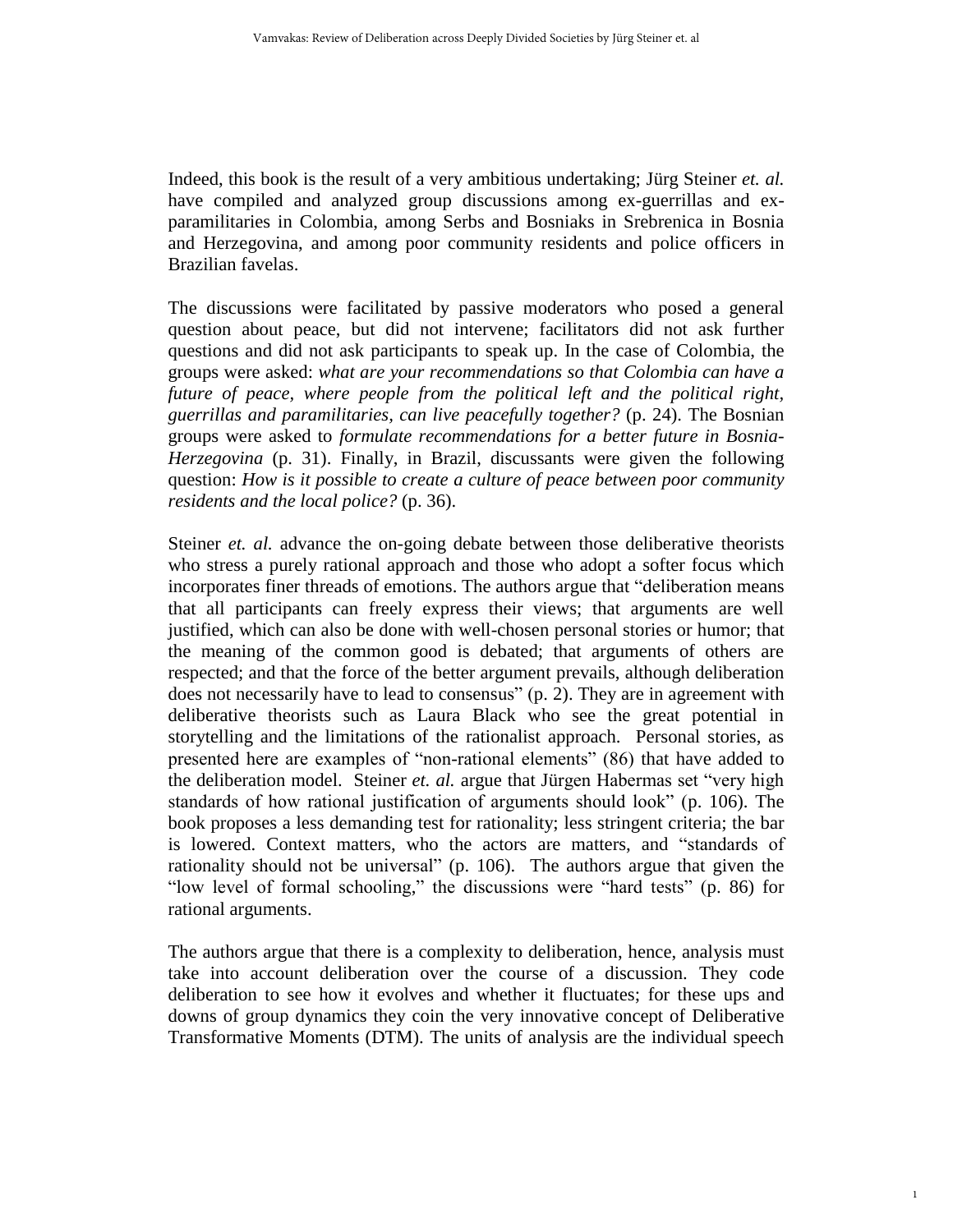acts. Speech acts were coded using four categories: the speech act stays at a high level of deliberation; the speech act transforms the level of deliberation from high to low (flow of discussion is disrupted); the speech act stays at a low level of deliberation; the speech act transforms the level of deliberation from low to high (participants add new aspects to a topic or formulate a new topic). The reader has the luxury of being able to follow these discussions on the book's website [\(www.ipw.unibe.ch/content/research/deliberation\)](http://www.ipw.unibe.ch/content/research/deliberation) and is able to see first hand the speech acts; and can also see the justifications given for the authors' coding as to whether deliberation was high, low, shifted up or down. Hence, the authors are able to argue that their research process is "fully transparent and therefore open for replications" (p. 6).

The authors identified Deliberative Transformative Moments in all three countries and see that "the level of deliberation is not a constant in group discussions but varies depending on characteristics of the group dynamics" (p. 20). They conclude that the DTM as a concept was "helpful to investigate the ups and downs of the level of deliberation in our discussion groups" (pp. 252-53). The authors found that "rational arguments and personal stories were about equally successful to transform discussions from a low to a high level of deliberation" (p. 253). However, "rational arguments keep the upper hand for their deliberative functions; they often help to transform a discussion to a higher level of deliberation and are hardly ever responsible for a discussion dropping to a lower level" (p. 253). In cases of transformations from high to a low level of deliberation, "responsibility was much more often with personal stories than with rational arguments" (p. 253). The "best way to increase the level of deliberation was a well-formulated rational argument supported by a relevant personal story" (p. 4).

A high level of deliberation is of itself a valuable occurrence as this "indicates that the two sides listen to each other in a respectful way, which may already be useful for overcoming the deep divisions at a psychological level" (p. 235). Having said this, there remained the question of what effect a high level of deliberation had towards actual policy outcomes, the resolution of issues. The authors expected to find that long periods of high deliberation would increase the probability of concrete solutions; "a virtuous cycle develops, in the sense that reason-giving begets reason-giving" (p. 250). In all three countries, there were groups that after long stretches of high deliberation reached substantive agreements. There were, however, differences in terms of the goals achieved. The Brazilian deliberations "squarely addressed" (p. 250) the reasons so many residents and police officers are killed in the slums. In the two other countries